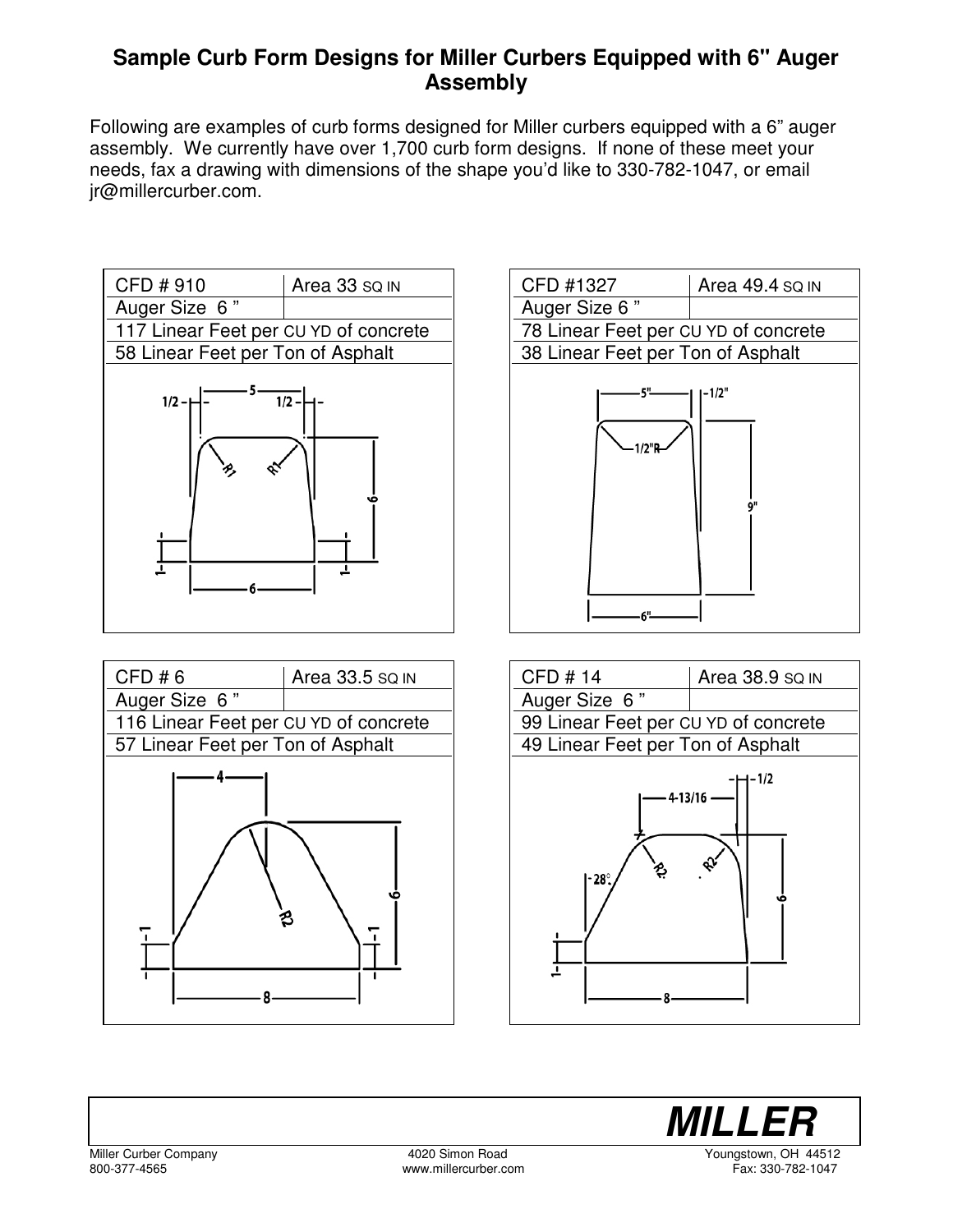





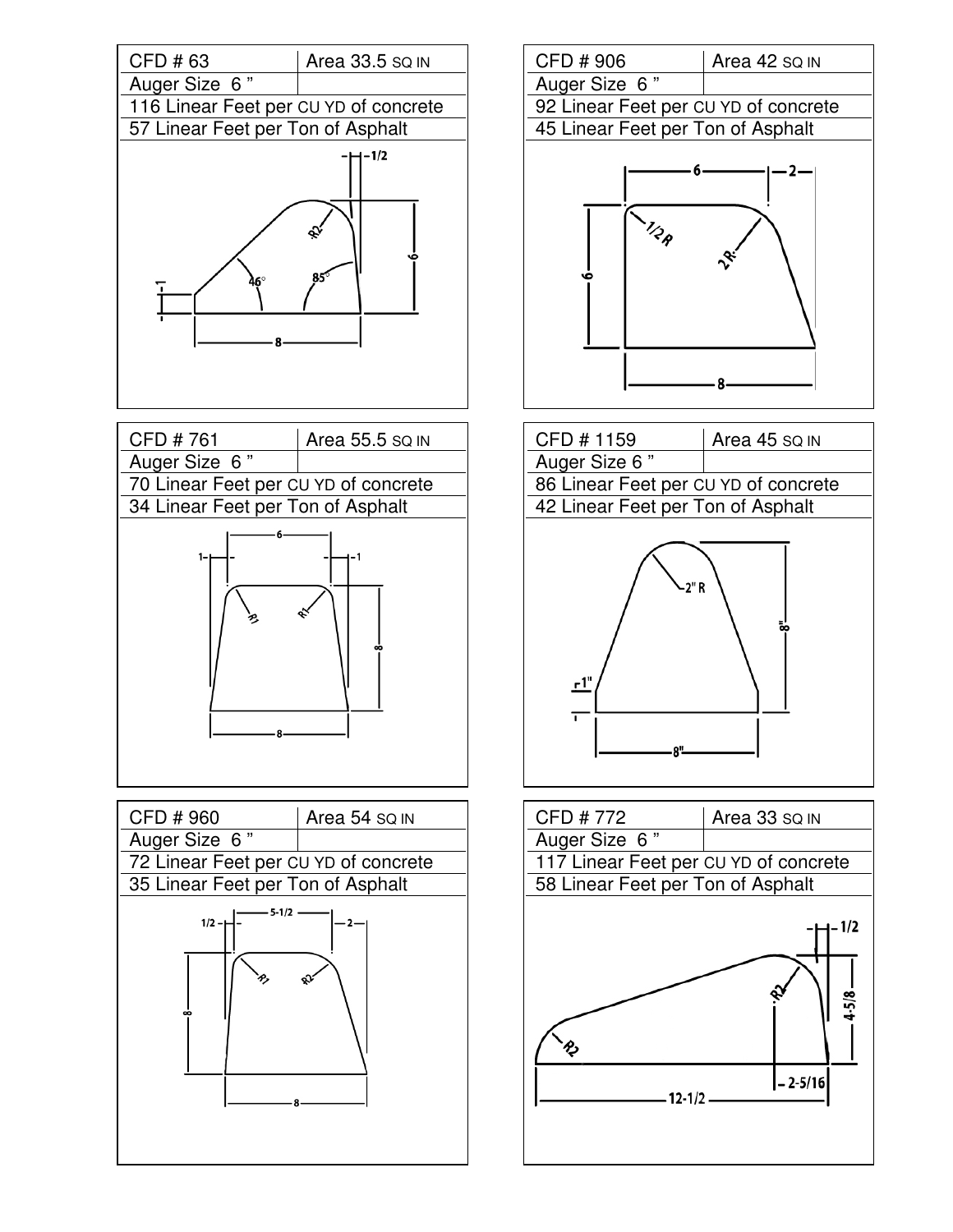

| CFD #1164                            | Area 42 SQ IN |
|--------------------------------------|---------------|
| Auger Size 6"                        |               |
| 92 Linear Feet per CU YD of concrete |               |
| 45 Linear Feet per Ton of Asphalt    |               |
| $\binom{1}{2}$ "R                    |               |